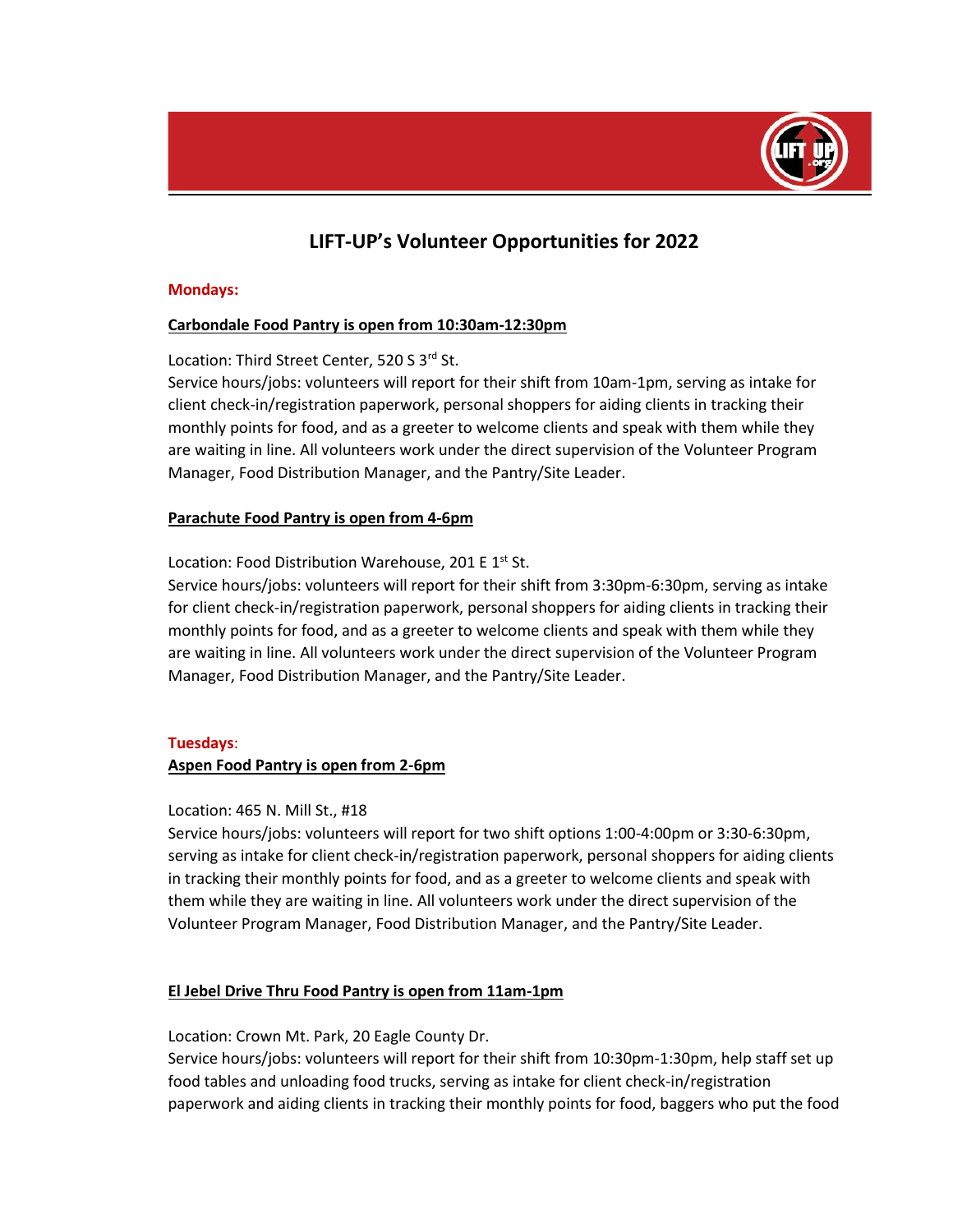into the client's car for them, and greeters to welcome clients and speak with them while they are waiting in line. All volunteers work under the direct supervision of the Volunteer Program Manager, Food Distribution Manager, and the Pantry/Site Leader.

### **Parachute Drive Thru Food Pantry is open from 4-5pm**

Location: Food Distribution Warehouse, 201 E 1<sup>st</sup> St.

Service hours/jobs: volunteers will report for their shift from 3:30pm-5:30pm, help staff set up food tables and unloading food trucks, serving as intake for client check-in/registration paperwork and aiding clients in tracking their monthly points for food, baggers who put the food into the client's car for them, and greeters to welcome clients and speak with them while they are waiting in line. All volunteers work under the direct supervision of the Volunteer Program Manager, Food Distribution Manager, and the Pantry/Site Leader.

### **Wednesdays**:

### **Snowmass Drive Thru Food Pantry is open every second and fourth Wednesday from 12-2pm**

Location: Snowmass Village Recreation Center, 2835 Brush Creek Rd. Service hours/jobs: volunteers will report for their shift from 11:30pm-2:30pm, help staff set up

food tables and unloading food trucks, serving as intake for client check-in/registration paperwork and aiding clients in tracking their monthly points for food, baggers who put the food into the client's car for them, and greeters to welcome clients and speak with them while they are waiting in line. All volunteers work under the direct supervision of the Volunteer Program Manager, Food Distribution Manager, and the Pantry/Site Leader.

### **New Castle Food Pantry is open from 9am-1pm**

Location: Two Rivers Community Center, 126 N 4<sup>th</sup> St.

Service hours/jobs: volunteers will report for their shift from 8:30am-1:30pm, serving as intake for client check-in/registration paperwork, personal shoppers for aiding clients in tracking their monthly points for food, and as a greeter to welcome clients and speak with them while they are waiting in line. All volunteers work under the direct supervision of the Volunteer Program Manager, Food Distribution Manager, and the Pantry/Site Leader.

### **Carbondale Drive Thru Food Pantry is open from 4-5pm**

Location: Third Street Center, 520 S. 3rd St.

Service hours/jobs: volunteers will report for their shift from 3:30pm-5:30pm, setting up food tables and unloading food trucks, serving as intake for client check-in/registration paperwork and aiding clients in tracking their monthly points for food, baggers who put the food into the client's car for them, and greeters to welcome clients and speak with them while they are waiting in line. All volunteers work under the direct supervision of the Volunteer Program Manager, Food Distribution Manager, and the Pantry/Site Leader.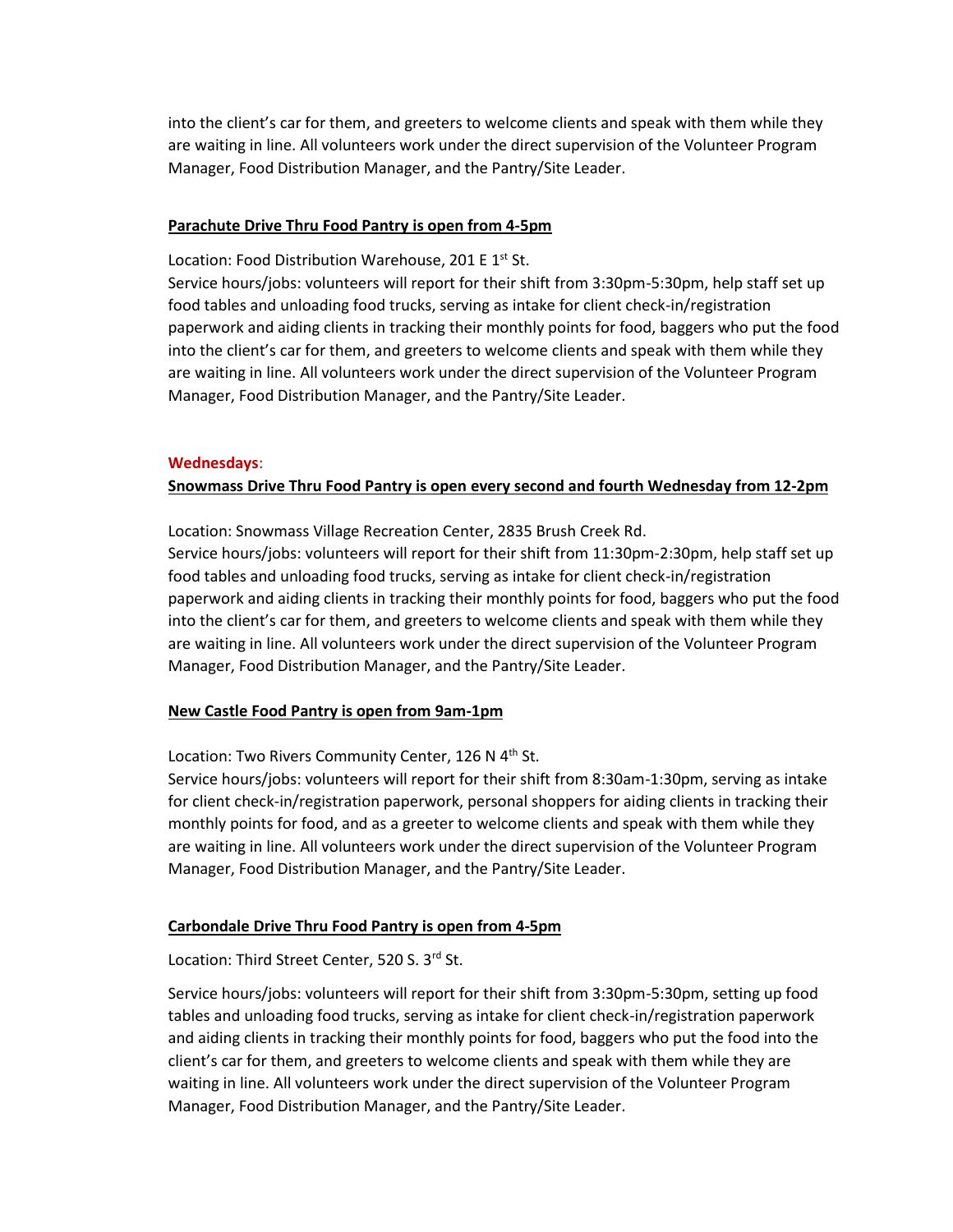# **Thursdays**: **Glenwood Springs Food Pantry is open from 10:30am-12:30pm**

Location: Catholic Charities, 1004 Grand Ave.

Service hours/jobs: volunteers will report for their shift from 9:30am-1pm, serving as intake for client check-in/registration paperwork, personal shoppers for aiding clients in tracking their monthly points for food, and as a greeter to welcome clients and speak with them while they are waiting in line All volunteers work under the direct supervision of the Volunteer Program Manager, Food Distribution Manager, and the Pantry/Site Leader.

# **Glenwood Springs Drive Thru Food Pantry is open the second and fourth Thursday of the month from 4-5pm**

Location: Two Rivers Community School, 195 Center Dr.

Service hours/jobs: volunteers will report for their shift from 3:30pm-5:30pm, helping staff set up food tables and unloading food trucks, serving as intake for client check-in/registration paperwork and aiding clients in tracking their monthly points for food, baggers who put the food into the client's car for them, and greeters to welcome clients and speak with them while they are waiting in line. All volunteers work under the direct supervision of the Volunteer Program Manager, Food Distribution Manager, and the Pantry/Site Leader.

# **New Castle Drive Thru Food Pantry is open the first and third Thursday of the month from 4- 5pm**

Location: City Market Parking Lot, 880 Castle Valley Blvd.

Service hours/jobs: volunteers will report for their shift from 3:30pm-5:30pm, help staff set up food tables and unloading food trucks, serving as intake for client check-in/registration paperwork and aiding clients in tracking their monthly points for food, baggers who put the food into the client's car for them, and greeters to welcome clients and speak with them while they are waiting in line. All volunteers work under the direct supervision of the Volunteer Program Manager, Food Distribution Manager, and the Pantry/Site Leader.

### **Fridays:**

### **Rifle Food Pantry is open from 1-4pm**

### Location: 800 Railroad Ave.

Service hours/jobs: volunteers will report for their shift from 12:30pm-4:30pm, serving as intake for client check-in/registration paperwork, personal shoppers for aiding clients in tracking their monthly points for food, and as a greeter to welcome clients and speak with them while they are waiting in line All volunteers work under the direct supervision of the Volunteer Program Manager, Food Distribution Manager, and the Pantry/Site Leader.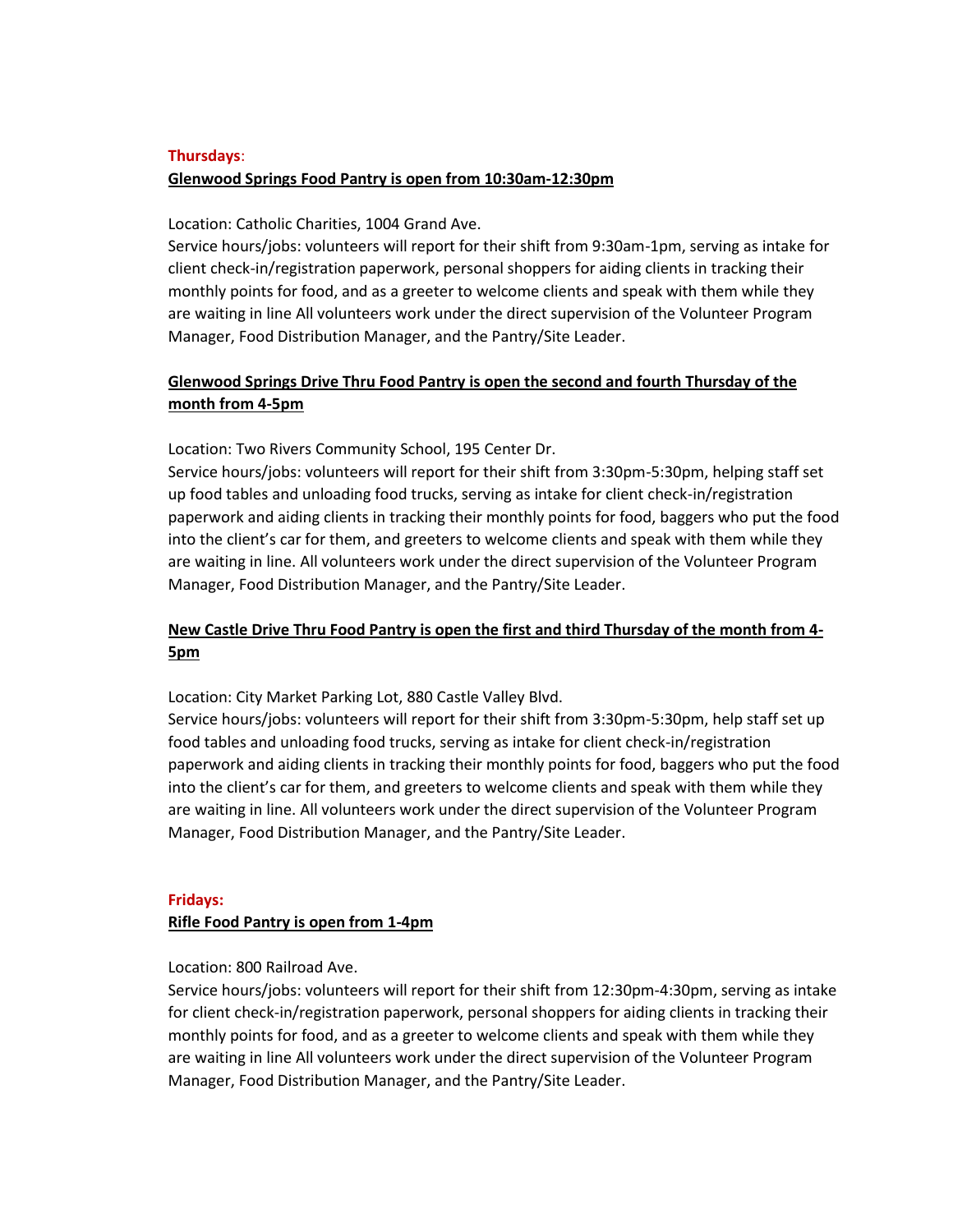# **Rifle Drive Thru Food Pantry is open the first and the third Friday of every month from 4-5pm**

Location: Rifle Fairgrounds, 1001 Railroad Ave.

Service hours/jobs: volunteers will report for their shift from 3:30pm-5:15pm, help staff set up food tables and unloading food trucks, serving as intake for client check-in/registration paperwork and aiding clients in tracking their monthly points for food, baggers who put the food into the client's car for them, and greeters to welcome clients and speak with them while they are waiting in line. All volunteers work under the direct supervision of the Volunteer Program Manager, Food Distribution Manager, and the Pantry/Site Leader.

### **New Castle Food Pantry is open from 9am-1pm**

Location: Two Rivers Community Center, 126 N 4<sup>th</sup> St.

Service hours/jobs: volunteers will report for their shift from 8:30am-1:30pm, serving as intake for client check-in/registration paperwork, personal shoppers for aiding clients in tracking their monthly points for food, and as a greeter to welcome clients and speak with them while they are waiting in line. All volunteers work under the direct supervision of the Volunteer Program Manager, Food Distribution Manager, and the Pantry/Site Leader.

### **Saturdays:**

### **Rifle Drive Thru Food Pantry is open from 10-11am**

Location: Rifle Middle School, 753 Railroad Ave.

Service hours/jobs: volunteers will report for their shift from 9:30-11:30am, help staff set up food tables and unloading food trucks, serving as intake for client check-in/registration paperwork and aiding clients in tracking their monthly points for food, baggers who put the food into the client's car for them, and greeters to welcome clients and speak with them while they are waiting in line. All volunteers work under the direct supervision of the Volunteer Program Manager, Food Distribution Manager, and the Pantry/Site Leader.

### **Glenwood Springs Drive Thru Food Pantry is open from 1:30-2:30pm**

Location: Glenwood Springs Middle School, 120 Soccer Field Rd.

Service hours/jobs: volunteers will report for their shift from 1:00-3:00pm, help staff set up food tables and unloading food trucks, serving as intake for client check-in/registration paperwork and aiding clients in tracking their monthly points for food, baggers who put the food into the client's car for them, and greeters to welcome clients and speak with them while they are waiting in line. All volunteers work under the direct supervision of the Volunteer Program Manager, Food Distribution Manager, and the Pantry/Site Leader.

### **Regular Weekday Volunteer Opportunities:**